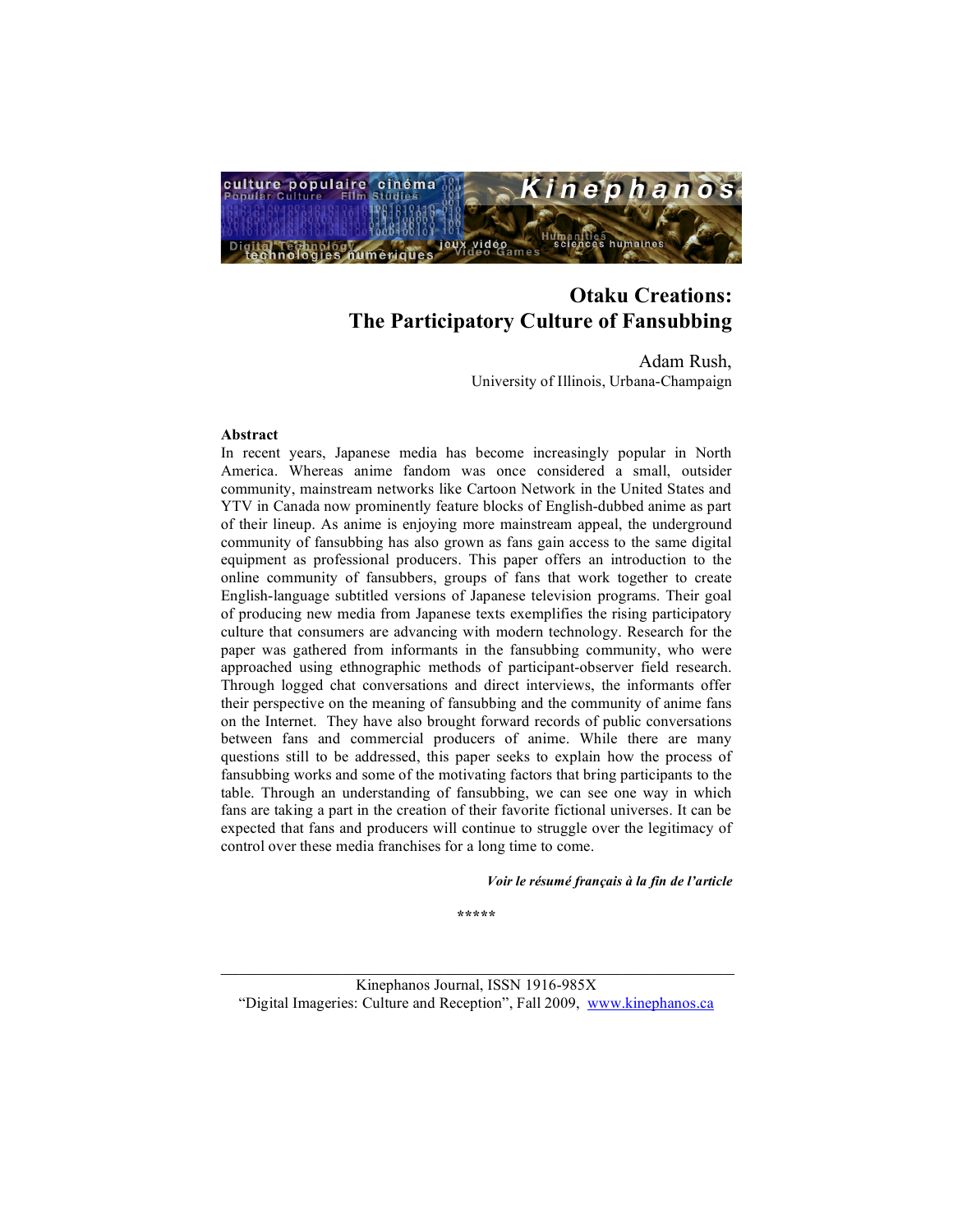*Ichigo could hardly believe what was happening to him. First a mysterious girl in a black robe had appeared in his room, explaining that she was there to protect the souls of humans from the evil spirits that lurked around them. Now a monster had attacked his family, dragging his sister into the street out front. The monster bit into the mysterious girl as she hacked at it with her katana. Ichigo was no match for the evil spirit and could only watch the scene helplessly as his sister lay unconscious a few feet away. The swordswoman had said it was his fault that the monster attacked their house that night. It was his soul that the monster wanted to eat.*

*"Do you want… to save your family?" she asks. The mysterious girl in black was now too seriously injured to continue fighting. "Of course. Is there a way?" says Ichigo. "There's only one… You… must become a Death god." By stabbing her sword through his heart, he may be able to absorb her power. The power of the Shinigami – elite Death gods who fight evil – would pour into his soul. "I don't know if this will work," says the girl. "But there isn't any other way."*

*As he thrust the sword into his chest, a burst of light fills the street. Suddenly, Ichigo is standing before the monster in the black robe of a Shinigami, with a huge sword in his hands. He attacks the monster, as if by instinct. The creature howls as the steel cuts through it. "Feel my wrath for having raised a hand at my family…" he screams as he goes in for the killing stroke. "AND GO TO HELL!!!"* ("Bleach 1" 2004)

The story of an ordinary person who has extraordinary potential is frequent throughout folk tales and commercial stories universally. From *Beowulf* to *Star Wars,* we can find the hero who will fight evil and take risks to protect the people around him. Ichigo, like Luke Skywalker, must take up his sword and endure the self-sacrifice necessary to gain the power to protect his sister and his friends.

While the story is universal, the way that many fans of the TV Tokyo

 $\mathcal{L}_\text{max}$  , and the contribution of the contribution of the contribution of the contribution of the contribution of the contribution of the contribution of the contribution of the contribution of the contribution of t Kinephanos Journal, ISSN 1916-985X "Digital Imageries: Culture and Reception", Fall 2009, www.kinephanos.ca

2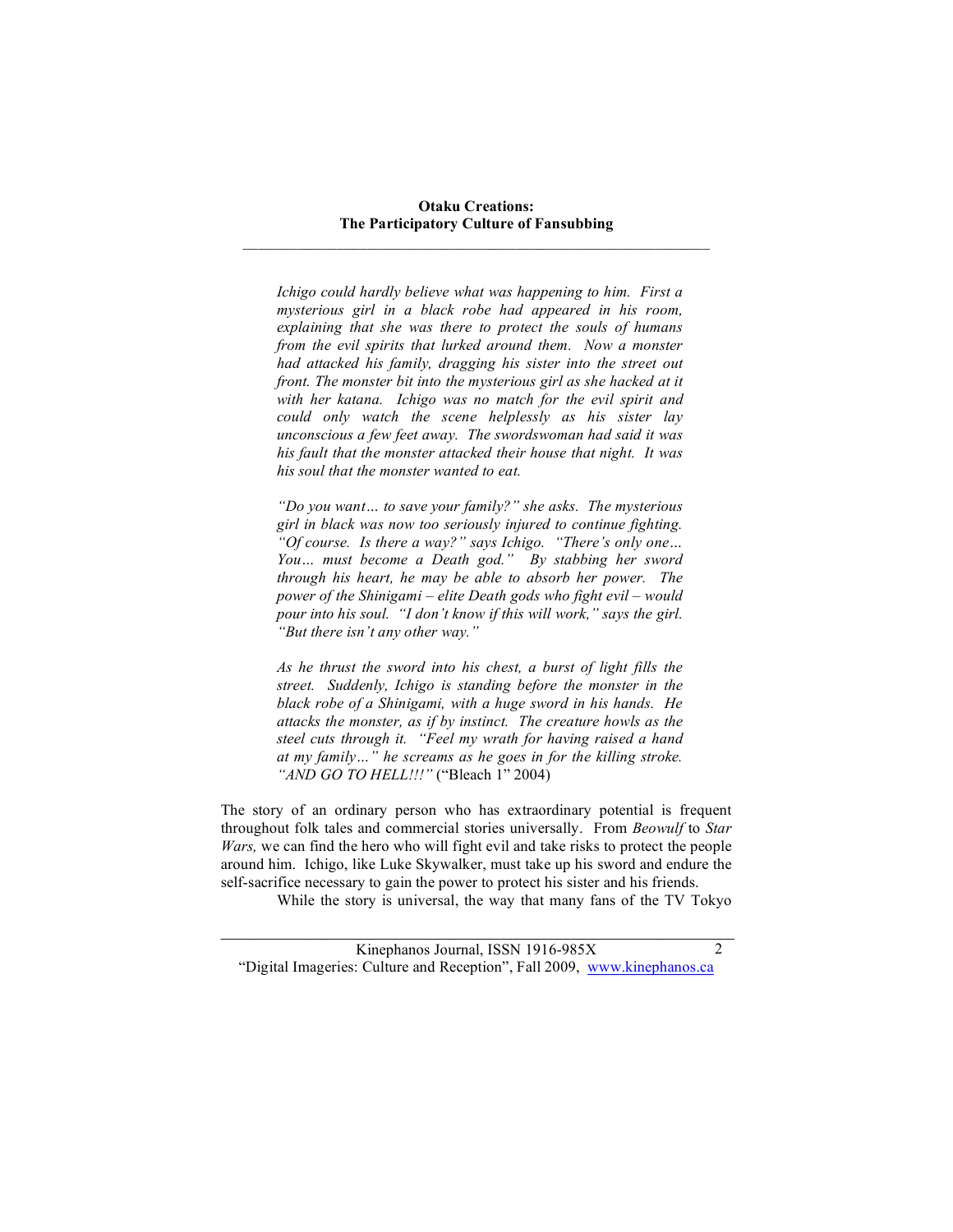anime *Bleach* enjoy the series is very different from the way they enjoy Hollywood movies. When the original *Star Wars* movie came out in 1977, the movie industry enjoyed a technological advantage over the general public that pretty much gave them exclusive control over the distribution of their products. For fans that spoke different languages, it took months or years for a local version to be produced and released in their area. Today, media has advanced to a degree where fans no longer have to wait for the studio to release a localized version; they can produce that version themselves. Even though *Bleach* is produced and aired in Japan, North American fans can watch the show with English subtitles about a day after new episodes premier. These consumers don't need to just thank "technology" for this opportunity; they need to thank the group of individuals who collaborate with one another to create the new media text.

It is because of the availability of professional quality video editing tools to the average consumer and the increasing number of high-speed Internet connections that fans can produce their own subtitles for the Japanese media and share it with each other through peer-to-peer file sharing networks. But the technology is worthless unless there are people who innovate new ways to use it. The practice of "fansubbing," is an example of the empowerment that modern technology offers fans to participate in the production of the media they enjoy. Through the practice of fansubbing, anime fans collaborate to produce a new media form, built on top of the original Japanese television program.

In this article, I will offer an introduction to the origins of fansubbing and the ways in which fans collaborate and work together within fansubbing groups. I will also explore what this means to the anime fandom and industry regarding the texts they produce. While the methods of collaboration can be different for various groups of fansubbers and spans across many languages, I will focus on a small group of English-language fansubbers. First I will talk about the history of anime fandom in North America and Otaku culture. Next I will deal with the collaboration process that fansubbers use. Finally, I will examine the community that is built around the fansubbing groups and interactions between producers and consumers of the text.

Since there has not been much study of this subject, the main purpose of this paper is to raise questions about the participatory culture of fansubbing. My data comes informants I met through ethnographic field research that I collected over a five-month period, while interacting with staff members of fansubbing groups and fans of anime. This research includes records of conversations fans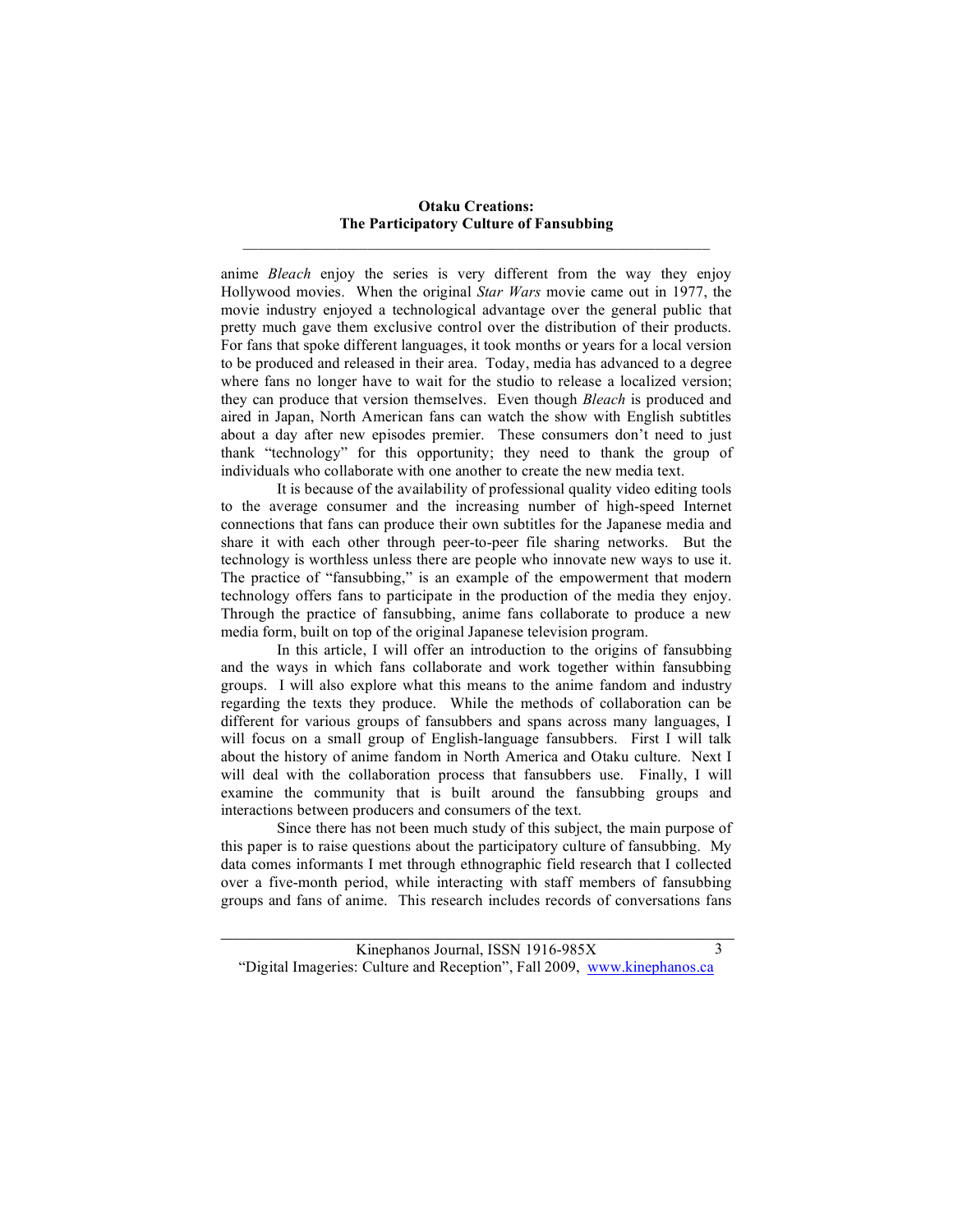had with each other in chat rooms, discussion forum posts and fansubbed anime episodes. It also includes personal interviews I conducted with "Catoneko" and "Gakushi," pseudonyms I have chosen to represent two members of the Dattebayo fansubbing group staff. Catoneko and Gakushi are both native English speakers who were raised in the United States and had an appreciation for anime before they started fansubbing. I chose to study their group because of the longevity of their fansubbing experience and the large number of staff members that would be available to interview.

The second major source for background information is a video transcript of the "Producers and Fans" panel at a major anime convention. I will call this convention "BigAnime" when making references to it. This panel contained four fansubbers (including Gakushi) and four executives from North American anime companies engaging in a discussion of how fansubs affect the anime industry. Specific details about the subjects interviewed and other members of the panel will be deliberately obscured to protect the privacy of all parties.

#### **Rise of the North American Otaku**

Anime first became popular in North America among people interested in animation and Japanese culture. In his article on fansubs, Hatcher (2005) explains that in the early days there were very few media companies who were interested in localizing anime programs for English viewers to watch. Out of necessity, anime fans started forming groups that could produce subtitles and accept money for the distribution and production costs of fansubs on VHS tapes. Early collaboration was frequently found on university campuses. "Anime clubs at universities often worked together to produce fansubs, which they then copied between clubs and placed in a club library for member use" (Hatcher 2005, p. 549). This solution allowed English subtitled versions of the shows to be produced, but kept them limited since the equipment was specialized and quality degraded each time a VHS tape was copied.

As the popularity of anime grew, more companies started licensing Japanese programs for localization and official distribution in North American markets. This generally meant that the Japanese audio track would be replaced with an English track and scenes would be cut if they contained graphic violence or nudity. Fans also started establishing a larger infrastructure of institutions that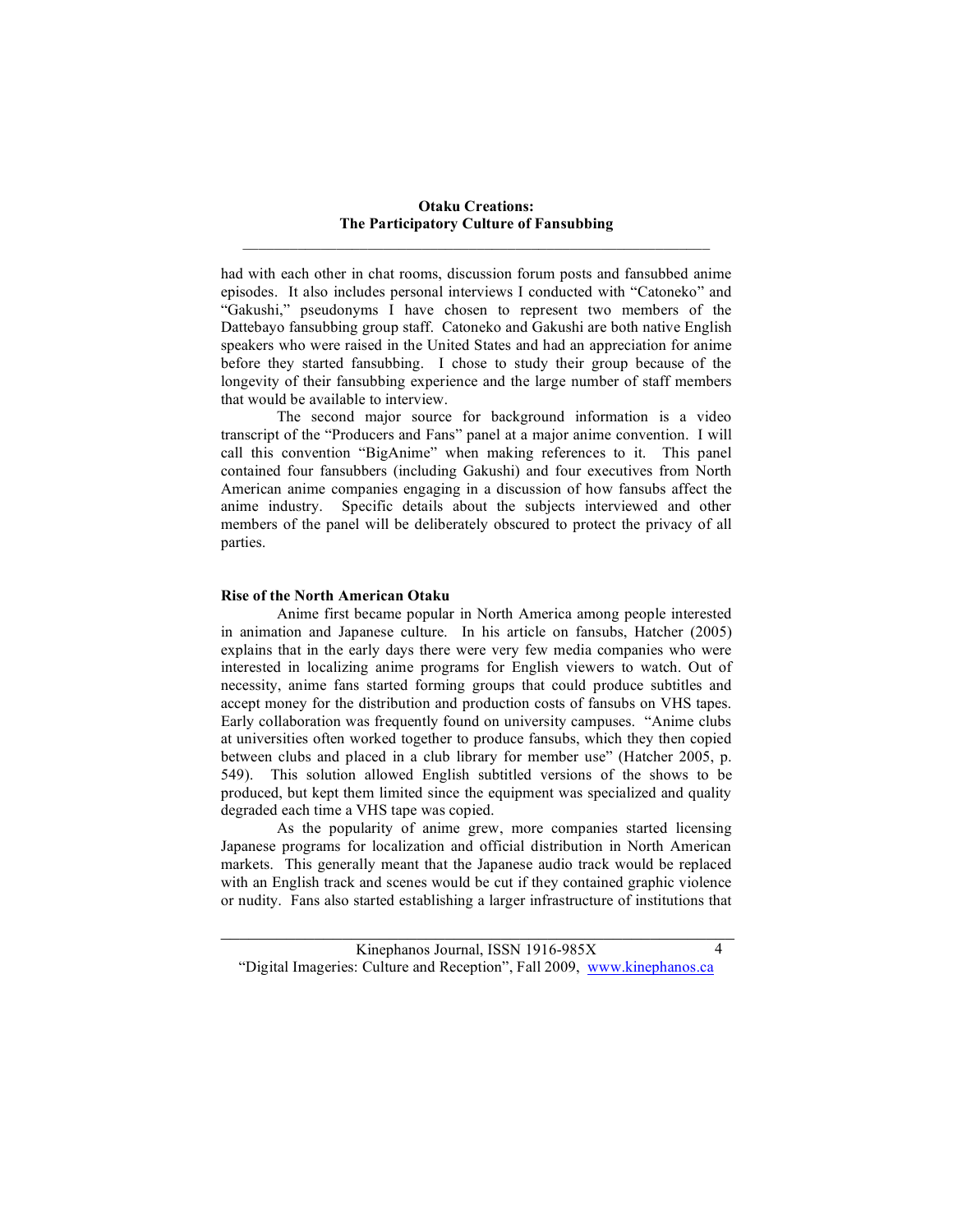would support their community. Many fans started referring to themselves as "Otaku," a Japanese slang word for geek. A niche industry grew to import merchandise related to the localized and fansubbed series. Other grassroots networks of fans started collaborative events, such as weekly anime viewing nights or Otaku themed parties.

Fansubbing groups, companies from the industry, and fans started coming together at conventions that celebrated Otaku culture. "Arthur" (pseudonym), a media executive speaking during the panel at BigAnime explained that the conventions were a place for fans to collect media and merchandise. "They would collect everything," Arthur said. "The show was just part of the game. They would buy the posters, they would buy the books, they would buy the stuff." The Otaku had an appreciation for the entire franchise around the show that they watched, especially the Japanese cultural influences.

Conventions celebrating Otaku culture now take place in many cities throughout North America. The Anime Expo in Anaheim, CA has had more than 30,000 annual attendees in recent years and Otakon in Baltimore, MD has gone from 350 attendees in 1994 to more than 22,000 attendees in 2007. While these cons are specifically focused on anime, manga (Japanese comics) and other Otaku interests; broader geek-culture conventions like Comic-con will also have events that cater to the Otaku subset. Comic-con is an annual convention held in San Diego, CA that features comic book, sci-fi and gamer culture and had over 126,000 attendees in 2008. The convention featured three exhibition rooms solely for the purpose of continuously screening anime.

The fact that the Anime industry rose with the advancement of new technology is not coincidental. Satellite and Cable television companies were able to offer a much wider variety of programming for consumers. With more options to choose from, viewers were able to choose niche channels like Cartoon Network who could specialize in animated programming. The Sci-Fi Channel, Canada's YTV and other networks also featured anime programming, which exposed more people to the genre. As viewers became familiar with anime, the fandom grew and more people became a part of the Otaku culture. This not only led to more people purchasing merchandise and localized productions of anime, but also to rising interest in fansubs.

While localized versions of anime series are available on Englishlanguage television networks, they often air more than a year after the series appears in Japan. Some Otaku also feel that the localization process removes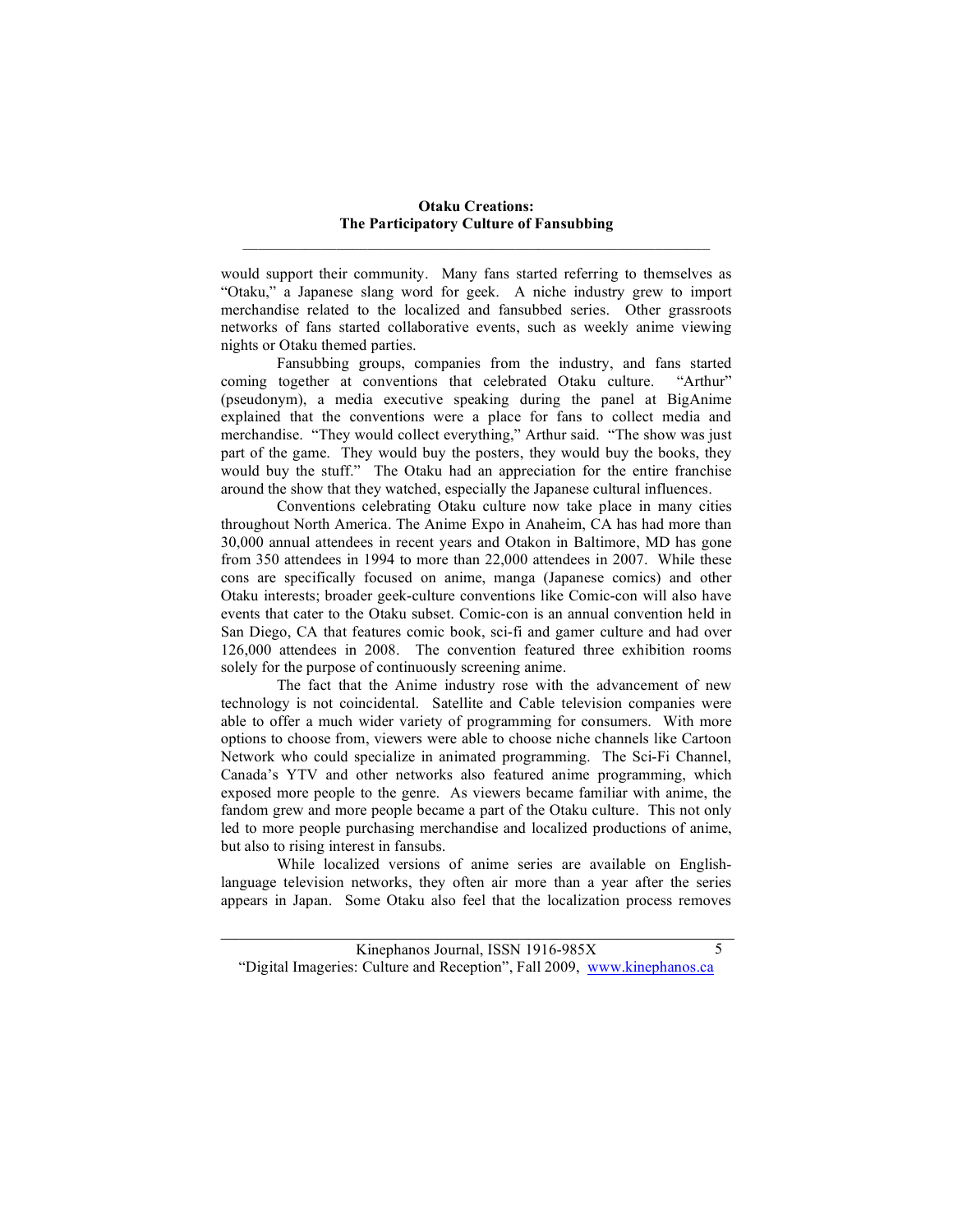essential Japanese elements from the cultural artifact. When dubbing a new audio track, script writers may change jokes that only make sense in Japanese culture and English voice actors will use a different style of speaking to develop their character. Some production companies find it necessary to edit out nudity, explicit violence or other scenes that would be frowned upon by North American censors. Part of being Otaku is having an appreciation for the Japanese culture that produces anime. While most members of the North American Otaku community aren't fluent in Japanese, they enjoy the different perspective that anime is able to give them and want it to remain as close to the original production as possible.

"Phebos" (pseudonym), who explains that he mostly fansubs older anime programs, was another member of the "Producers and Fans" panel at BigAnime. He is very critical of the heavy editing of shows that were localized for North American audiences in the 1970s and 1980s and works to produce fansubbed versions of some of them. "It makes me feel good to be able to present the shows in the way it originally was," Phebos says. He believes that his particular role in the fansubbing world will always be needed, since productions would probably not find it worth the investment to produce subtitles for the series that he works on. His group fansubs these shows because they enjoy them and have a community that appreciates their efforts.

The increase in technology has not been limited to official channels, as any company that has to deal with copyright issues knows well. Video production programs and high-speed Internet connections give fansubbers the ability to get a digital copy of the television program from Japanese sources and add the subtitles with their personal computers. According to Hatcher, "[Modern fansubs] offer a quality comparable to official (DVD) releases and the ability to make limitless copies. Broadband connections mean that now otaku can easily get fansub releases from the comfort of their home—no waiting on the mail and someone with a day job to get around to sending your cassette" (Hatcher 2005, p. 550).

## **Technological Shifts**

With the ability to match localization companies on the quality of subtitled videos, fansubbers are taking part in a larger struggle between corporations and culture. Not only do members of the fansubbing community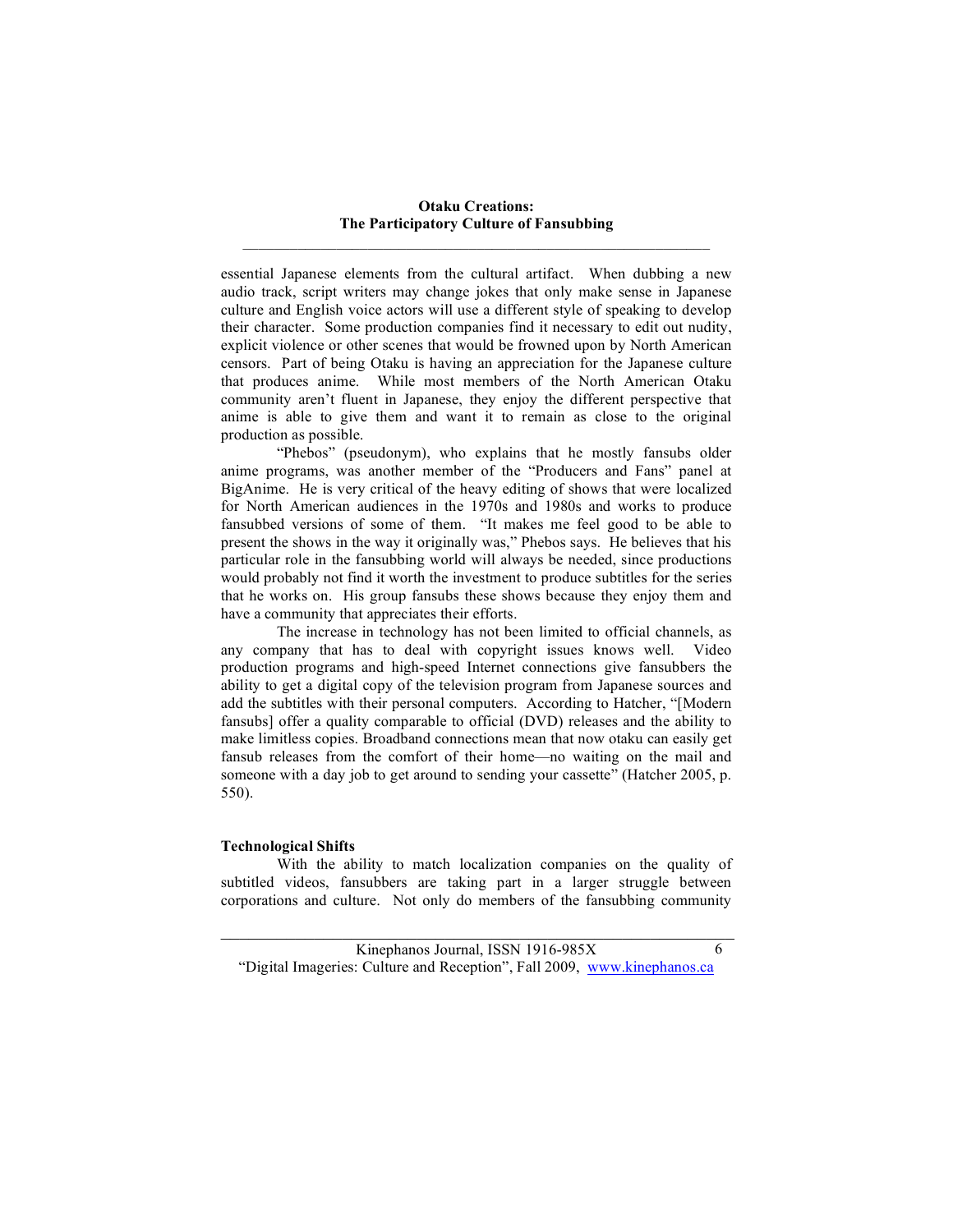want to see their favorite anime series faster than localization companies offer the media, they also want to see it in a style that is closer to Japanese culture. Jenkins describes "Convergence" as the process in which consumers adopt new ways to process information and enjoy media wherever they are. "Media convergence is more than simply a technological shift," he says. "Convergence alters the relationship between existing technologies, industries, genres and audiences" (Jenkins 2006, p. 15).

If the technologies exist to take part in the community surrounding media, consumers are going to want to be a part of it. Jenkins (2006) also describes the way that new media technologies allow for participation in groups that is similar to the ways communities of people interacted in the nineteenthcentury. He says, "Like the older folk culture of quilting bees and barn dances, this new vernacular culture encourages broad participation, grassroots creativity, and a bartering or gift economy" (Jenkins 2006, p. 132). Barn dances featured local musicians playing popular songs, perhaps adding their own riffs or improvisations. After a while, one set of musicians would retire and another set would take their place.

The audience wasn't just taking in the performance, however, since the dancing itself was part of the performative act. Participants could choose to dance along with their partner, or perhaps retire to a quiet corner to rest their feet and discuss their opinions on the way the artists played, the composition of the songs, the way their friends danced, or another matter completely off topic. This participatory folk culture was very different from the passive acceptance of media that was practiced for radio and television in the twentieth century. While fan fiction and parody did exist, the technology of the time didn't allow them to become as easily distributed as fansubs.

When anime fans use new media in the fansubbing community, they are engaging in a hybrid between the old participatory folk culture and the more recent media consumption model. While they are still reliant upon the Japanese production companies to provide them with cultural artifacts, it is the fans who choose how to translate and present the new text for consumption. Forums and chat rooms allow for instant feedback to the fansub producers, so that they can respond to fan requests and suggestions. One example of this is the Anime Database (AniDB) website, which allows users to rate the quality of various fansubbing groups, read reviews of anime series, and keep track of their digital anime collections. Even if a member of the fansubbing community isn't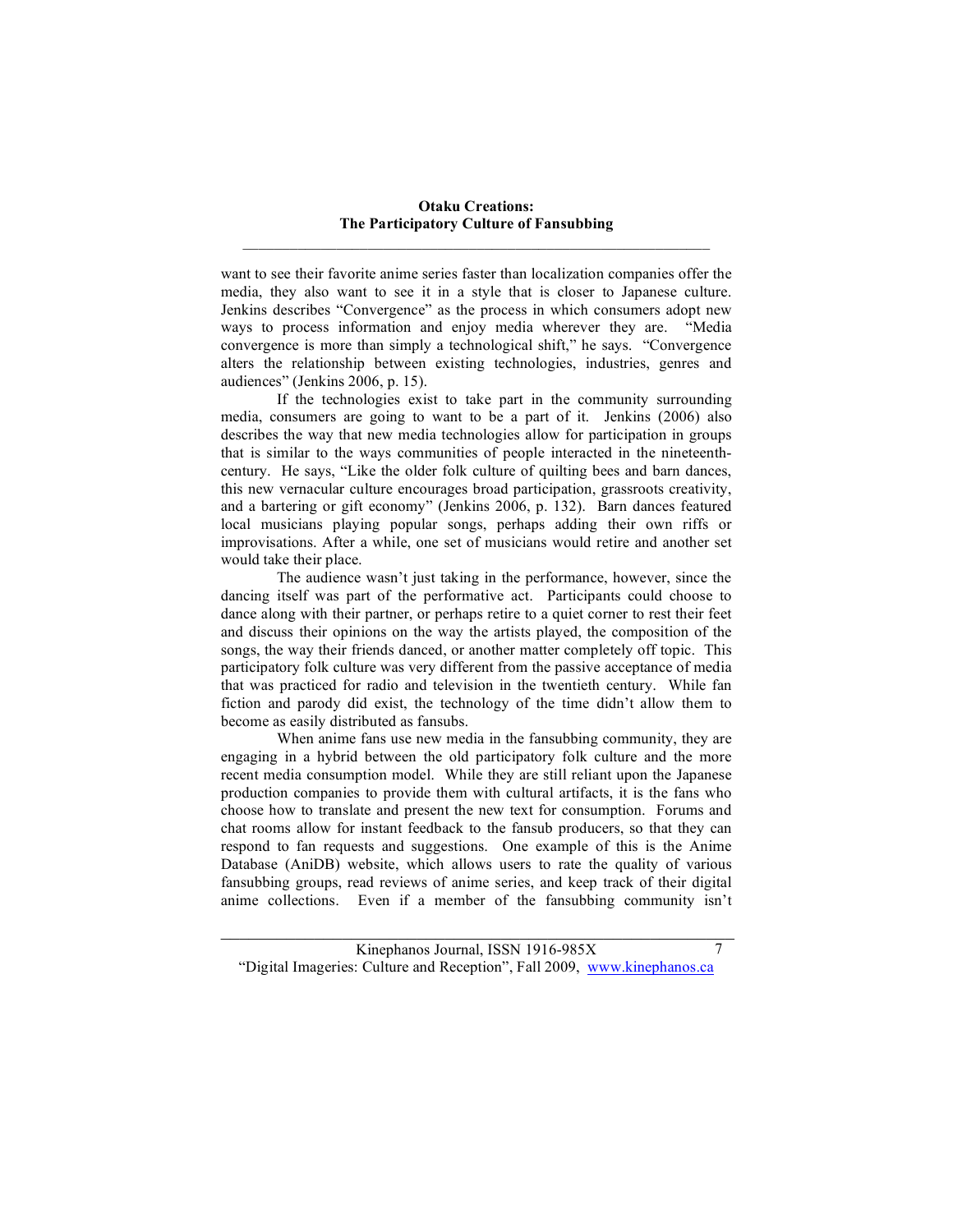producing new texts, he can still contribute something to the discussion. Jenkins points out, "Within convergence culture, everyone's a participant – although participants may have different degrees of status and influence" (Jenkins 2006, p. 132).

Fansubbers who provide the most popular media will have the highest status in the fansubbing community. Much of Dattebayo's popularity comes from the fact that they release DVD quality videos within 24 hours of the show airing in Japan. The fansub viewer can also gain recognition, however, if she does a good critique of the show in her blog. A consistent critic who is known for offering constructive feedback on discussion forums will obviously be more highly considered than the random comment on the AniDB website. Unlike the traditional media, however, where there is a very clear line between producer and consumer, a fansub viewer can become a fansubber by learning one of the skill sets needed in the production process.

#### **The Collaboration Process**

Robert Burnett and David Marshall (2003) equate the collaborative nature of the Internet with user empowerment in their book on web theory. "The term 'user' also captures another clear defining characteristic of the Web: it is as much about looking, reading, observing and browsing as it is about a kind of empowerment to produce," they say. "The Web provisions the user to eliminate the natural divisions between production, distribution, and exhibition as the network makes these divides meaningless" (Burnett and Marshall 2003, p. 73). With empowerment to produce, individuals are able to create new texts that other users are free to consume. By combining their various talents, groups of users can collaborate to produce a text that could be beyond the skills of just one person. Fansubbing uses this collaboration concept to produce media that is on par with commercial releases of subtitled products and the networking inherent in the Web to seamlessly distribute throughout the community.

In order to produce new media, different groups of fansubbers will emerge and establish a solid brand with which to identify themselves. They generally choose a group name, adopt a logo or other identifying markers, and set up a website to provide fans with news and links to their works. Sometimes they will primarily specialize in fansubbing one genre of anime, such as futuristic space operas or school life comedies. Each group may have a different style, but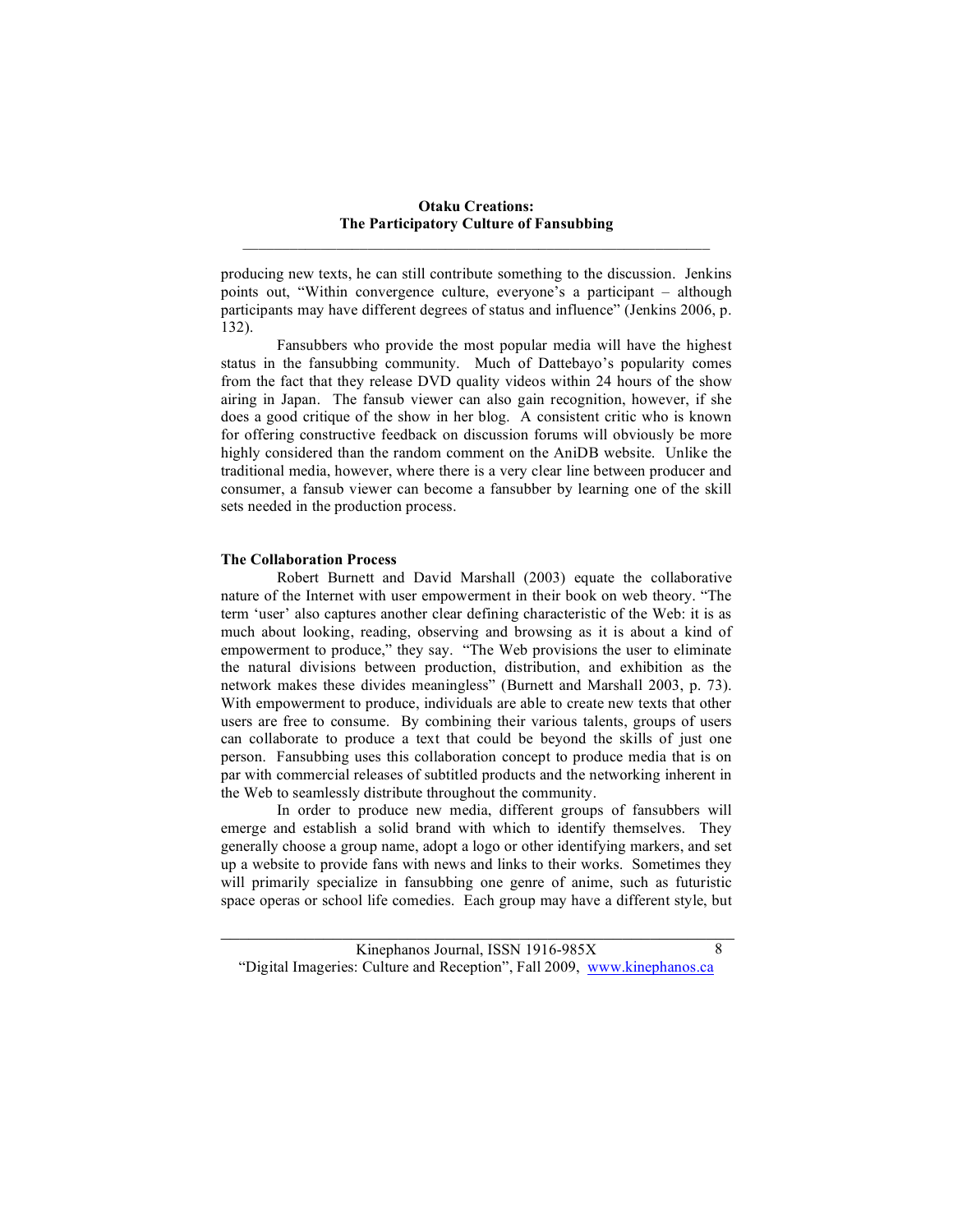that is only a reflection of the collaboration process that takes place between the fans that are involved.

Jenkins says, "Fans are the most active segment of the media audience, one that refuses to simply accept what they are given, but rather insists on the right to become full participants" (Jenkins 2006, p. 131). This "full participation" concept is taken to the extreme by fansubbers, since they actually produce the texts that the other members of the community consume. Members of fansubbing groups divide up responsibilities for video production into specific tasks. While some people may handle more than one task or multiple people will work together on a task in the process, it is rare that a single person will do the entire process himself. Hatcher (2005) identifies the steps as: raw acquisition, translation, timing, editing, typesetting, quality control and distribution.

For Dattebayo, an individual in Japan does the raw acquisition. A computer is used to capture the digital television broadcast of the shows that they sub, including the closed caption feed. This feed is very useful to the translator, who watches the show and writes an English script for the dialog. If any point in the dialogue is unclear, a translator usually has the ability to contact another fansubbing colleague through chat programs or he can use reference materials to answer his questions.

Once the script is written, it is passed off to an editor to clean up the text. She makes sure that the translation has good grammar and phrasing, "turning Engrish into English" as Catoneko explained. A careful balance is kept between making sure the lines are proper English, but also keeping the Japanese influence of the original cultural artifact. The next step is to have a "timer" add timing cues to the script, so that digital video software will know the proper time to show each subtitle line. The timer ensures that the English subtitles appear and disappear as the Japanese lines of dialogue are spoken.

The "typesetter" adds stylization to the script, choosing the screen placement of subtitles, which fonts to use, and karaoke effects for songs. Most groups also have typesetters create custom signs to accompany written text on the screen, such as newspaper headlines or building signs. The typesetting can become the most technically demanding part of the process with some groups using professional-grade visual effects programs like Adobe After Effects to seamlessly insert user created graphics into the video.

Members of the quality control team watch the video to make sure that no errors were missed by other members of the collaboration. They make notes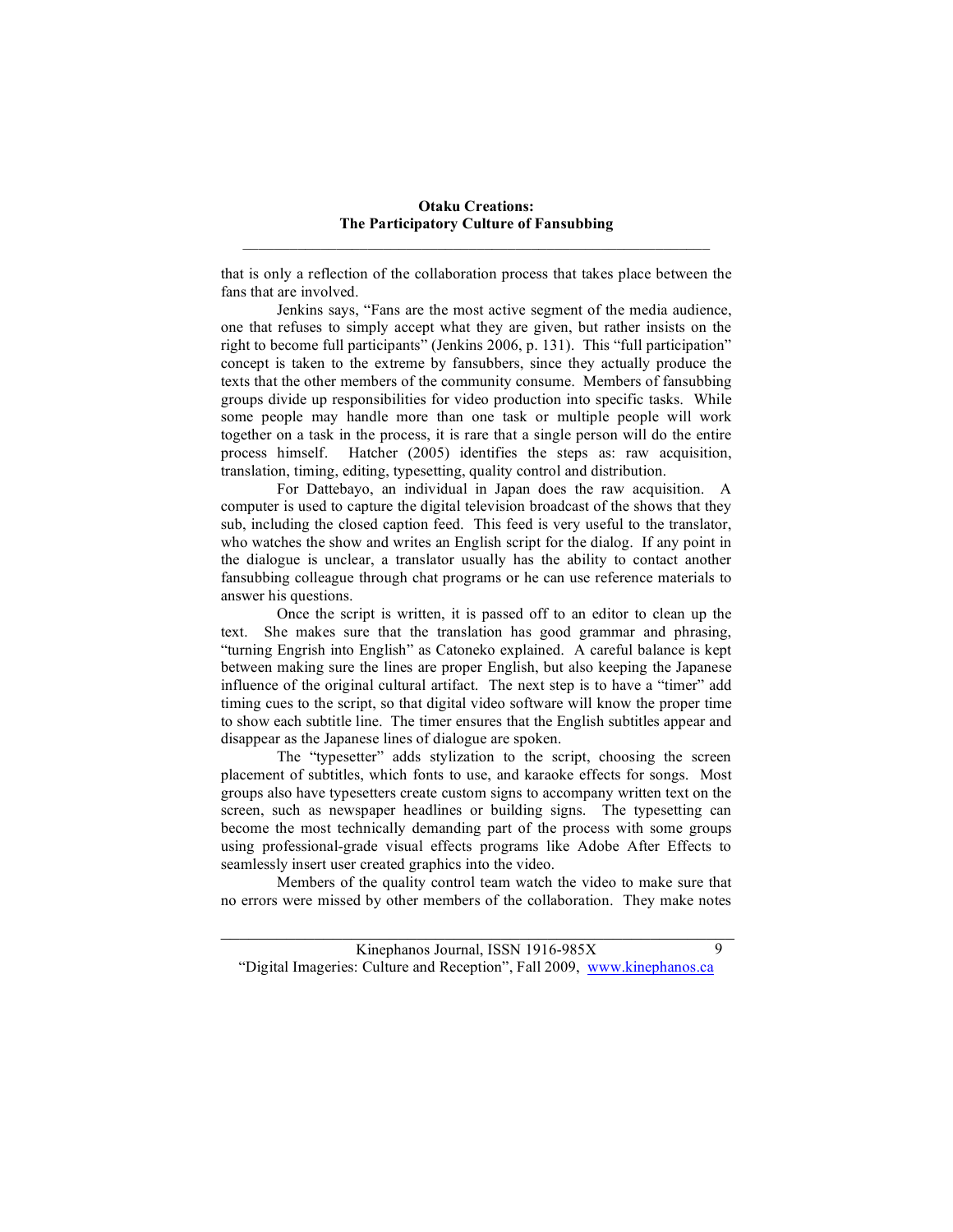of anything that needs to be fixed and send it back if necessary. Finally, the "encoder" uses digital video software to save the video file in a manner that will make it easy to share in peer-to-peer networks. While many anime episodes are available for direct download on the Web or are hosted on private servers, the most popular way to download media is through the BitTorrent network that allows every computer downloading the file to also upload it to other users.

Through this collaboration, the members of the fansubbing team create a new text for their fellow anime fans and Otaku to consume. While this text is based upon the Japanese cultural artifact that they added the subtitles to, the way in which they choose to translate and present the show will change the experience of the viewer. The only way to be a full participant of the original Japanese television program would be if the fan understood Japanese, so that she could view the text in its original context and then join in whatever fan culture exists in Japanese society.

Fans who don't speak Japanese may not be able to engage in the Japanese fan culture, but they are able to form a new culture around the fansubbed media that is provided to them. No translation can perfectly convey the nuances of the original Japanese cultural artifact because of the differences and limitation in language. This gives the fansubbers the responsibility of choosing what stylistic elements they will use in their production of the translation. As various fansubbing groups choose different ways to present the new text, members of the Otaku community will decide which production of the show they will download and watch. Issues related to this choice are often a topic of discussion in fan forums and chat rooms.

Fans who remember the first episode of *Bleach* as translated by Lunar Fansubs (which was described in the beginning of this paper), may discuss the way urban slang in subtitles enhances the gritty feel of the story. Other fans, who watch fansubbed episodes from Dattebayo, may enjoy the fact that this group goes to great lengths to preserve as much Japanese cultural influence as possible, leaving Japanese honorifics and words specific to the series untranslated. Instead of saying "Mr. Urahara," the dialog is left as "Urahara-san." Ichigo's little sister will address him as "nii-chan," a Japanese term of endearment for older brothers. Fans can make their own connections to words like "Shinigami" and "Zanpaktou," instead of being burdened with the connotations that translations like "Death god" and "Soul Cutting Sword" would bring to mind. A Shinigami in Japanese folk culture does not have the same kind of standing as a "god" in the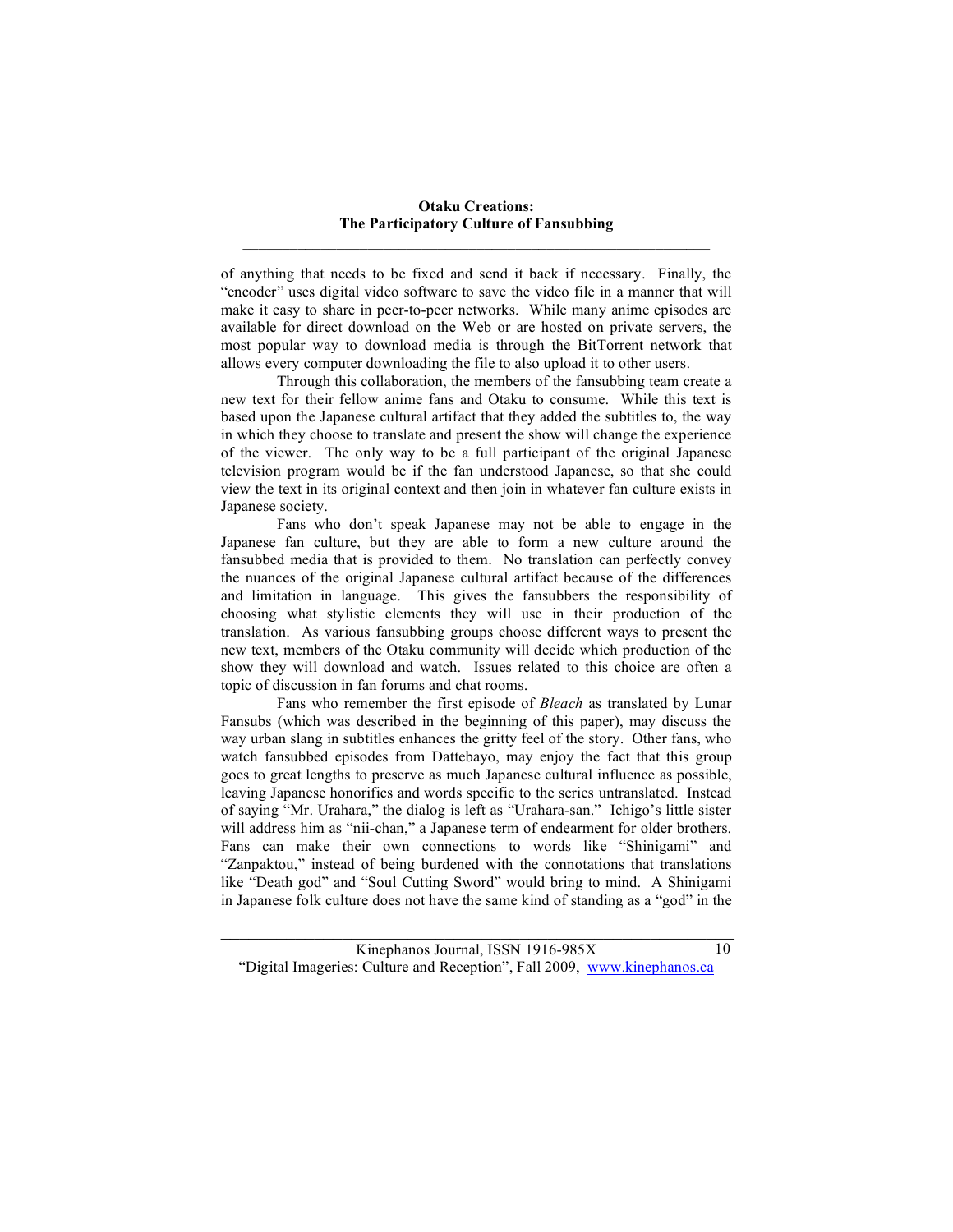#### Western traditions. **Creating a Community**

The ways in which a fansubbing group can choose to establish a community is as open to them as the new media in which they operate. Dattebayo is one of the largest and most popular fansubbing groups. According to the Anime List on AniDB, Dattebayo is the largest source for fansubs of *Naruto* and *Bleach*, two popular anime series. *Bleach* is the most frequently collected anime series currently running. The leaders of Dattebayo parody a corporate website for their home page, using "press releases" to share group news with their fans. While the press releases are the main way that the staff of Dattebayo communicates with their fans, the tone of the posts usually ranges from snarky to verbally abusive. One press release dealt with a series of fan questions regarding the release date for the upcoming *Naruto* movie:

> AS ANYONE WITH SIMPLE MATH SKILLS CAN FIGURE OUT, THE NEXT NARUTO SHIPPUUDEN MOVIE IS NOT DUE TO BE RELEASED FOR MONTHS. SO STOP FUCKING ASKING.

> As you can probably guess, anyone asking about the release date of the next Naruto Shippuuden movie (or any other release date) will be banned.

-Your friendly DB Staff ("Press Release 99" 2008).

Other posts are referred to as "trolls" by the staff and are meant to elicit a strongly negative reaction. These joke postings may give false details on how a staff member had been fired from the "company" or that the group will be abandoning the production of a favorite series because they are sick of the fans. These are generally followed up with edits after a few days, poking fun at the idea that anyone would believe the made-up story. According to Catoneko, the jokes and satire give Dattebayo a "special atmosphere." She says, "we have a lot of funny/sarcastic people… those are my favorite kinds of people." Many fans also seem to enjoy the jokes, either congratulating the staff for a clever prank or playing along by expressing over-the-top outrage in the public chat room.

Even though staff members often threaten to ban fans who annoy them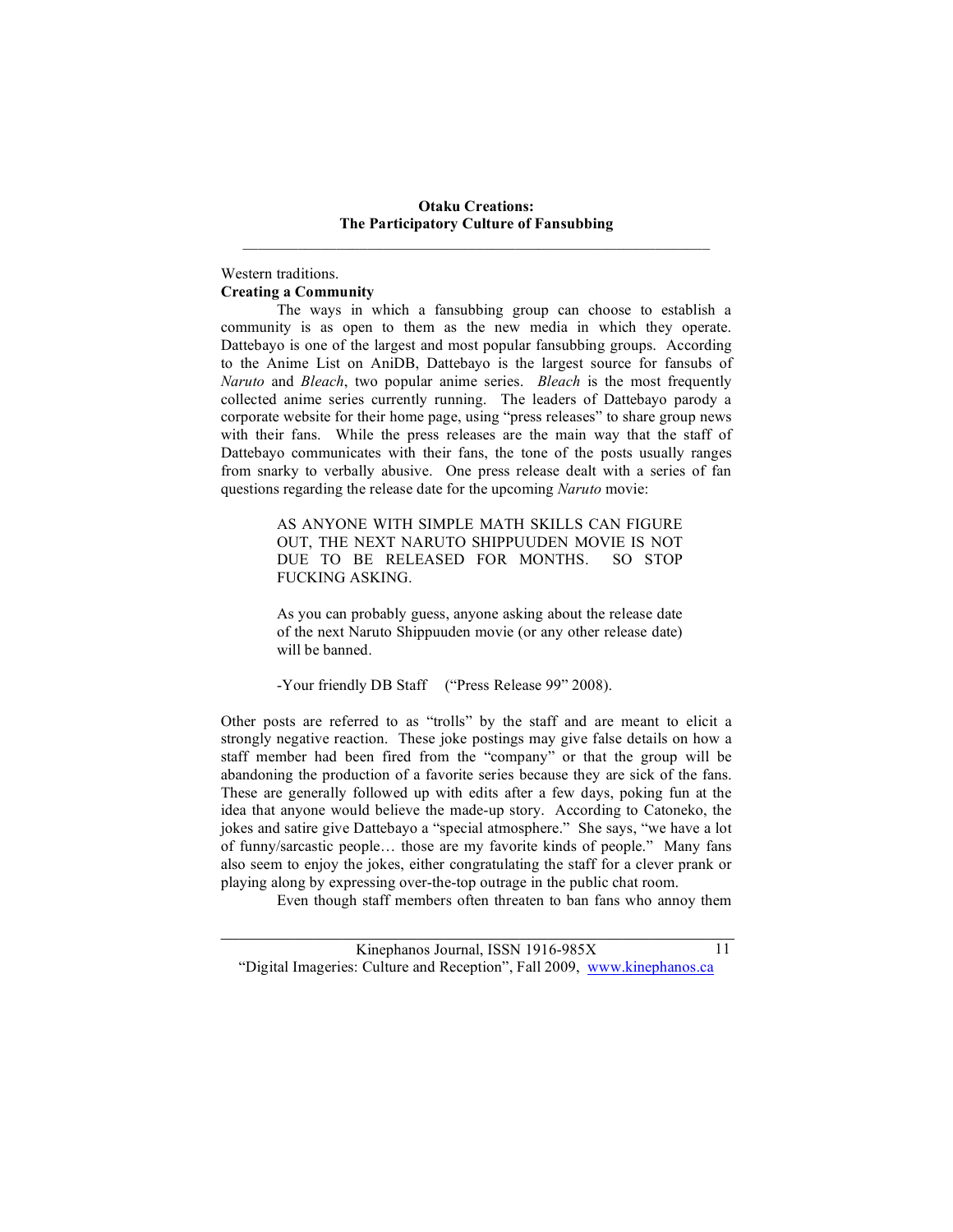from the site and the public chat room, they seem to actually care quite a bit about reading the feedback that comes in from their website. Catoneko and other staff members take time to at least glance at each response and sometimes answer them. "We really get a lot of nice messages," she says and shares an example: "I've been touched by certain moments of Naruto and Bleach, and realize it is all because of you. Thank you for those moments of relaxation and enjoyment that are independent of traffic, schedules, meetings and whatnot."

On occasion the staff will even drop their sarcastic façade and thank the fans for being a part of the community. On the fourth anniversary of the date the Dattebayo team started fansubbing, they put out a press release detailing the group's history. Even if a bit snarky they showed real gratitude for their fans at the end by saying: "The staff at Dattebayo Fansubs would like to thank everyone who has supported us over the last four years by downloading, sending us entertaining comments, or defending us on random anime forums. Although you don't really make it all possible, subbing would definitely be a lot less amusing without you" ("Press Release 85" 2008).

Even as they joke around, implying that the fans are not important, most members of the Dattebayo staff are the first people to point out that it is because they themselves are *fans* that they are producing fansubs. While many fans see Dattebayo as an essential part of the English subtitle version of the anime they watch, they don't lose sight of the fact that TV Tokyo and the Japanese production companies are even more necessary for the show to exist. Staff members also realize they are indirectly in competition with Viz Media, the official North American localization company for both *Bleach* and *Naruto*. Profits from international sales are important to the Japanese studios to sustain the franchises they produce.

Jenkins argues that while fan culture can help make a media franchise profitable, the production companies have just as much difficulty as the fans do in defining the relationship between producers and consumers. "This contradiction is felt perhaps most acutely when it comes to cult media content. A cult media success depends on courting fans constituencies and niche markets; a mainstream success is seen by the media producers as depending on distancing themselves from them," he says (Jenkins 2006, p. 138). While Viz has never officially recognized Dattebayo's existence, or attempted to contact them so far as can be seen, they have also chosen to ignore the fact that the group is violating their copyrights to the *Bleach* and *Naruto* franchises. Many companies that own the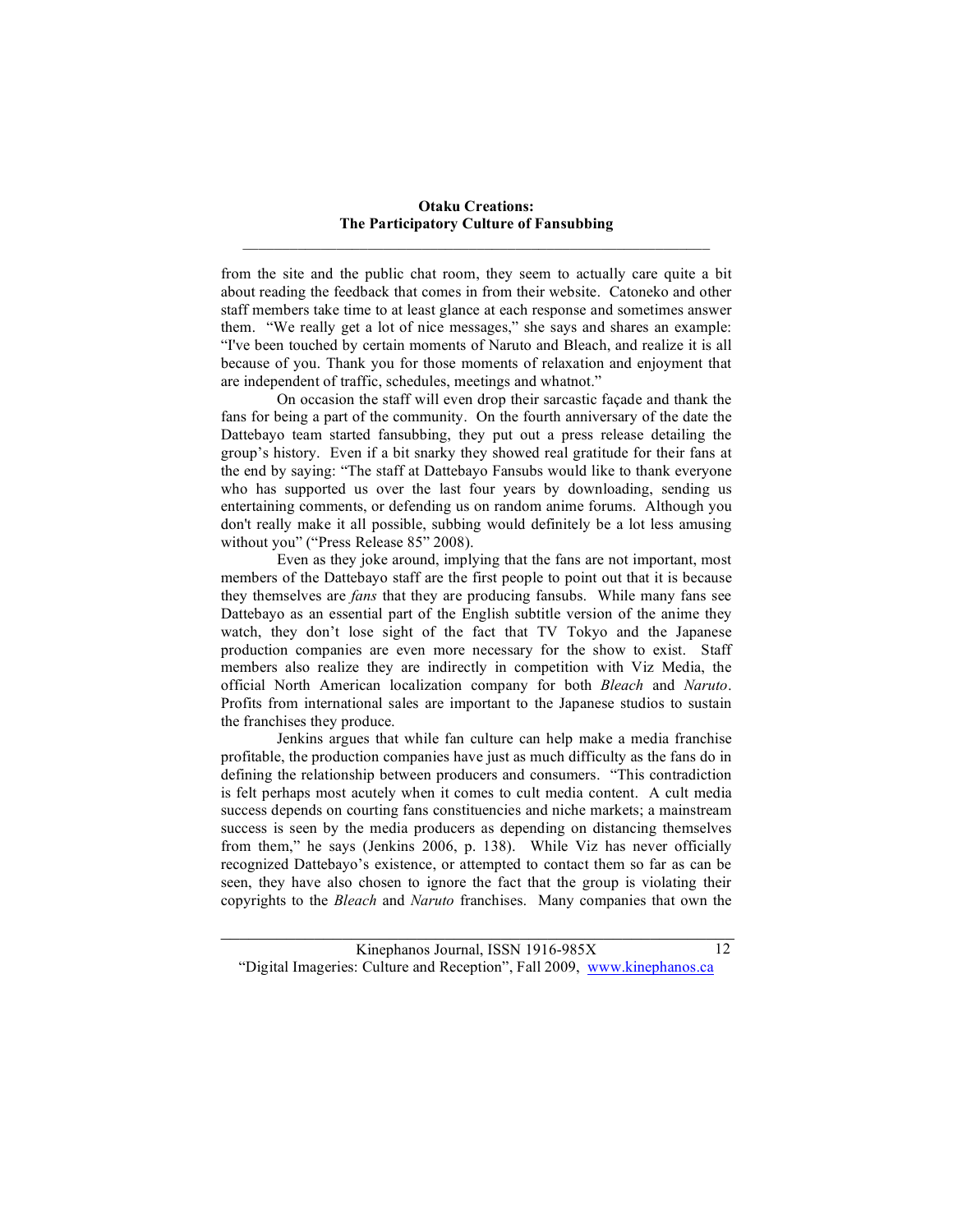distribution rights for anime will send Cease and Desist (C&D) letters to members of groups fansubbing their series.

The fact that Viz has never sent a C&D is seen as an implicit blessing to the work of Dattebayo. So long as Viz doesn't serve them legal notice, the group feels that they have an unspoken understanding with the company. Dattebayo will produce the fansubbed version of the show and Viz will produce the official subtitles and English audio for DVD release. Gakushi from Dattebayo talks about this implied relationship when speaking at the BigAnime panel. "We at Dattebayo make an attempt... to keep [the fansubbed media] under our control" so that if they are ever asked to end their fansubbing projects by Viz they can stop distributing the unofficial productions. He adds that maintaining a high quality production of the fansubbed media is also important to maintaining the popularity of the franchise. Staff and community members chastise other fan groups who re-encode the Dattebayo episodes into lower quality formats and regularly request YouTube and other video distribution sites to remove the videos.

Gakushi says, "In the end, the good work we do on the show is a promotional tool for viz. If the work wasn't good, the show would lose some popularity." This gives Viz an incentive to leave Dattebayo alone, since the popularity of Dattebayo's fansubs effectively crowds other fansubbers out of the market who might have lower standards. It is because the show is popular that Cartoon Network and YTV pay Viz the licensing fee for broadcasting English dubs, but it would be against their interests to recognize any small part that Dattebayo may play in the matter. Jenkins points out, "The fans' labor in enhancing the value of an intellectual property can never be publicly recognized if the studio is going to maintain that the studio alone is the source of all value in that property" (Jenkins 2006, p. 138).

Members of Dattebayo stress the fact that they don't have an adversarial relationship with Viz, TV Tokyo or any of the other producers of *Bleach* and *Naruto*. On the contrary, they are fans of the media and want to see the franchises become more popular internationally. They simply exist to fulfill a specific niche that is not otherwise being addressed. They provide a high quality English-language subtitled version of the show that attempts to preserve the unique characteristics of the Japanese cultural artifact and is available immediately after the show airs in Japan. Gakushi says, "I think the best way to compete with what Dattebayo does is to do it just as well, but legally. I mean there's an audience for that."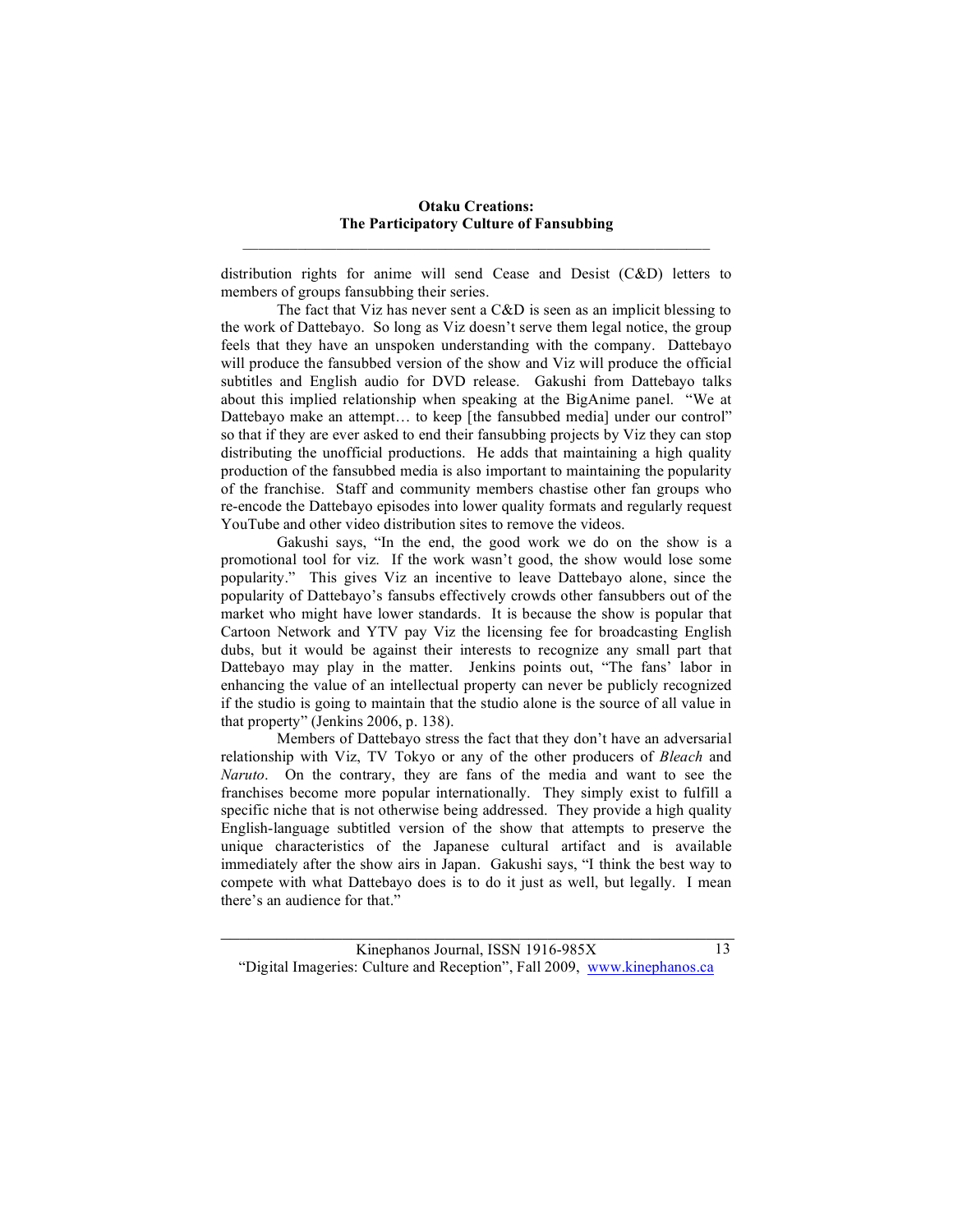#### **Conclusion**

Fansubbing is a time consuming and potentially expensive activity for the people who take part in producing the new media. If these individuals worked for an anime company that produced the localized media professionally, they would be paid well for their efforts. Or if they were willing to just wait until the DVDs were released, they could buy the series for less than their time is worth.

For the staff members of a fansubbing group, the collaborative act is what makes the activity meaningful. The quilting bees of the nineteenth century were a chance to make bedspreads that were needed to keep people warm at night, but the reason they were done in a participatory setting was because of the simple fact that people enjoy doing things with their friends. The participatory nature of fansubbing allows group members the opportunity to get to know each other while engaging a subject they find stimulating. "I really like most of the people I've met," Catoneko said. "I think that's actually one of the best parts of fansubbing."

The appeal of fansubs to consumers isn't just about having the media. It is also about having the anime in the way they want to have it. Translation style, aesthetics of the subtitles, and timing of release are important components of the fansubs, but the collaborative nature of the media and the knowledge that this work comes from members of the fandom also plays a role. When fans express their opinions to the producers of fansubs, they know that they are talking to someone like them. They download the video because they enjoy the story, and fansubs allow them to participate in interpreting it.

I believe that further research into the culture of fansubbing should follow the work of Jenkins, and other media researchers who focus on the social forces behind consumer demand. "Corporations imagine participation as something they can start and stop, channel and reroute, commodify and market," says Jenkins. "Consumers, on the other side, are asserting a right to participate in the culture, on their own terms, when and where they wish. This empowered consumer faces a series of struggles to preserve and broaden this perceived right to participate" (2006, p. 169). Consumers and fans feel empowered by the ability to share their favorite media in a way that makes it accessible to others through creating translations, discussing plot developments, or simply describing their favorite scenes in a new narrative.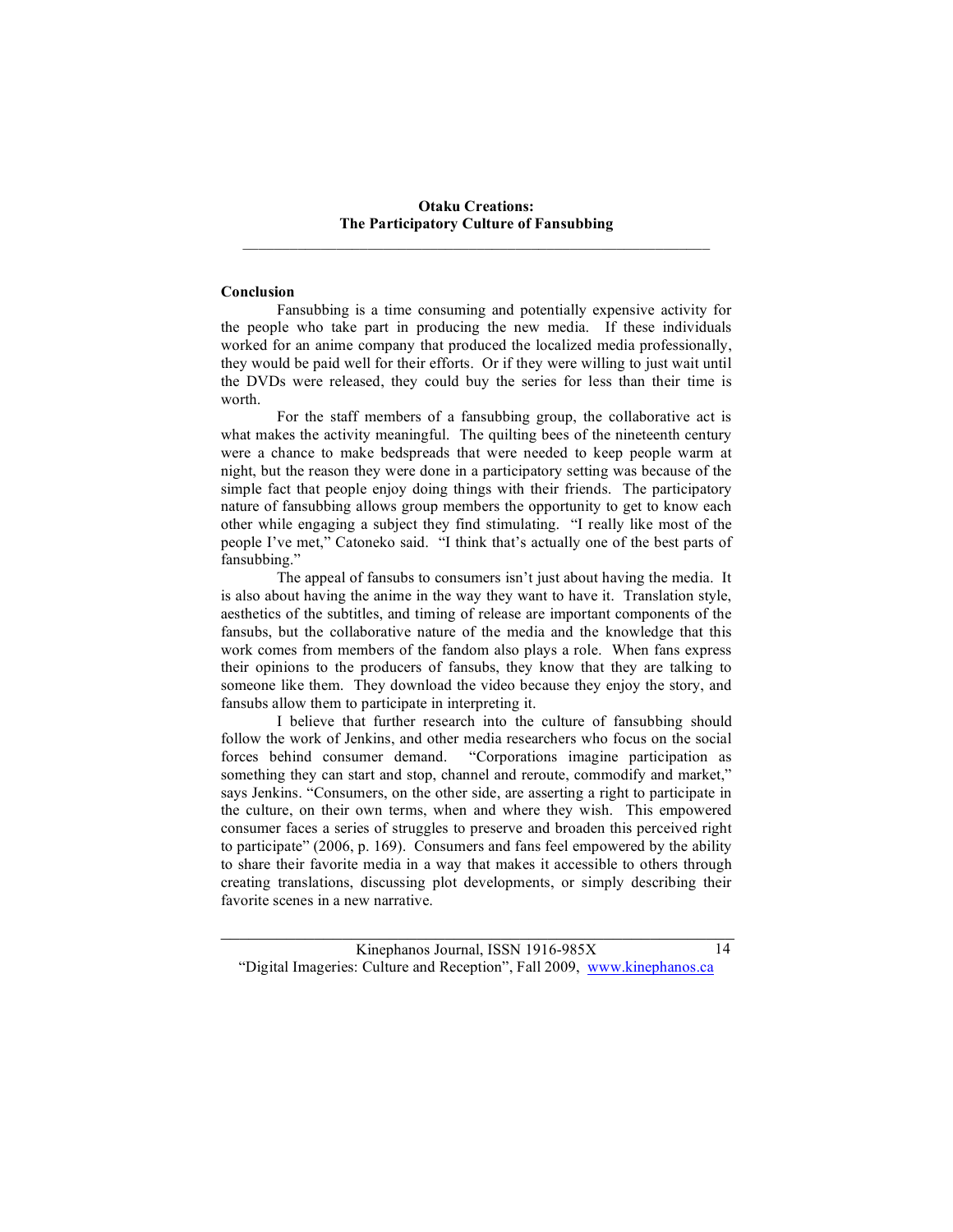*At the last minute, Ichigo was able to stop the attack of his enemy. It had been a long time since he had first gained his Shinigami powers, but he still had to learn to hone his skills if he wanted to master these abilities. This power would be of no use unless he had the self-discipline necessary for improvement.*

*"I'm sorry, Nel," he said, as he protected his friend from the line of fire. "I made you suffer because I was being stubborn over something so stupid." His enemy, Dordonii, taunted him to draw upon the "Hollow" force inside him, the dark side of his soul that was powerful but difficult to control.*

*Ichigo had been determined not to use this power… but that was before Nel had been targeted. He wasn't sure if he could win the fight and still protect his friend. "Are you angry, niño? What's there to be mad about?" Dordonii asks. "Your goal is to protect your friends and mine is to defeat you when you're at full strength."*

*Ichigo sends Nel to safety and begins to draw on his dark power. The reiatsu spirit energy fills him as an evil mask forms around Ichigo's face. His opponent laughs with delight as the room begins to shake. "Wonderful! What wonderful reiatsu! I never expected I'd be able to fight against such a wonderful opponent, niño!" Dordonii cries. "Now, let's go at it with our full power, niño!"*

*But there was no more fighting. There was only a flash and Dordonii lay bleeding on the floor. Ichigo had kept control of his power and unleashed it in an instant. He remains determined to overcome any danger that may threaten his friends.* ("Bleach 152" 2007)

 $\mathcal{L}_\text{max}$  , and the contribution of the contribution of the contribution of the contribution of the contribution of the contribution of the contribution of the contribution of the contribution of the contribution of t Kinephanos Journal, ISSN 1916-985X "Digital Imageries: Culture and Reception", Fall 2009, www.kinephanos.ca

15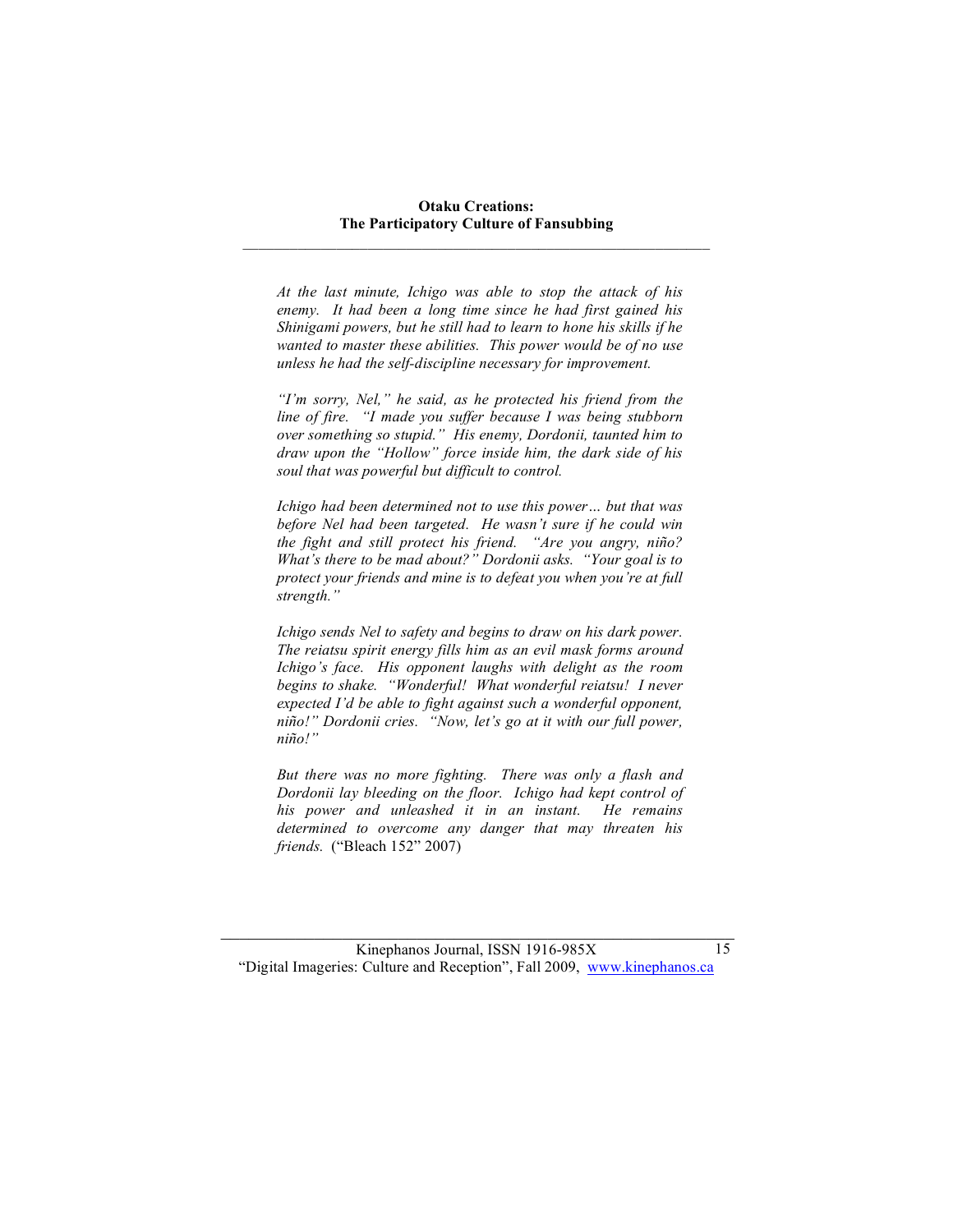## **BIBLIOGRAPHY**

"Anime List." Anime Database. 01 Dec. 2008.

<http://anidb.net/perl-bin/animedb.pl?show=animelist>

"Bleach 1." Bleach. Lunar Fansubs. 06 Oct. 2004. <http://www.lunaranime.org>

- "Bleach 152." Bleach. Dattebayo Fansubs. 13 Dec. 2007. <http://www.dattebayo.com>
- Burnett, Robert, and David Marshall. Web Theory: An introduction. New York: Routledge, 2003.
- Hatcher, Jordan. "Of Otaku and Fansubs: A Critical Look at Anime Online in Light of Current Issues in Copyright Law." Script-ed, Vol. 2, No. 4, 2005. Available at SSRN: <http://ssrn.com/abstract=871098>
- Jenkins, Henry. Convergence Culture: Where Old and New Media Collide. New York: New York University Press, 2006.
- "Press Release 85: DB Celebrates Four Years of Subbing." Dattebayo Fansubs. 19 July 2008. <http://www.dattebayo.com/pr/85>
- "Press Release 99: Regarding the Next Naruto Shippuuden Movie." Dattebayo Fansubs. 12 Nov. 2008. <http://www.dattebayo.com/pr/99>

\*\*\*\*\*

# **Bio**

Adam Rusch is a student in the University of Illinois at Urbana-Champaign, Graduate School of Library and Information Science. His research interests include the way in which people use communication technologies to create or strengthen communities. He is especially interested in participatory culture and the formation of new knowledge bases. Adam has earned a Bachelor of Arts in Communication from Purdue University (2006) and a Master of Arts in Communication from the University of Illinois at Urbana-Champaign (2009).

\*\*\*\*\*

 $\mathcal{L}_\text{max}$  , and the contribution of the contribution of the contribution of the contribution of the contribution of the contribution of the contribution of the contribution of the contribution of the contribution of t Kinephanos Journal, ISSN 1916-985X "Digital Imageries: Culture and Reception", Fall 2009, www.kinephanos.ca

16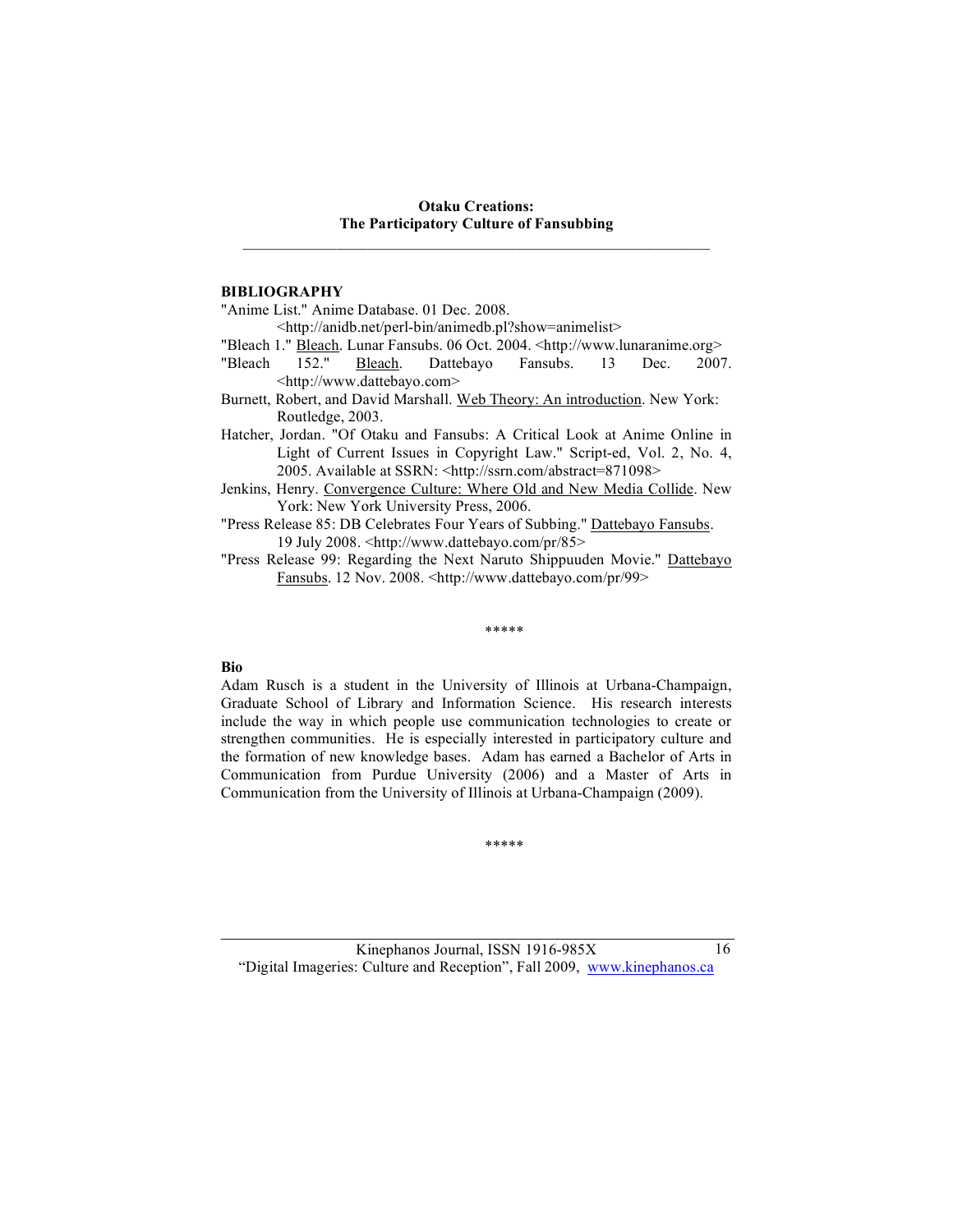# **Keywords**

anime, mass media, fansubbing, fans, identity, popular Culture, participatory Culture, Internet, collaboration, community, translation.